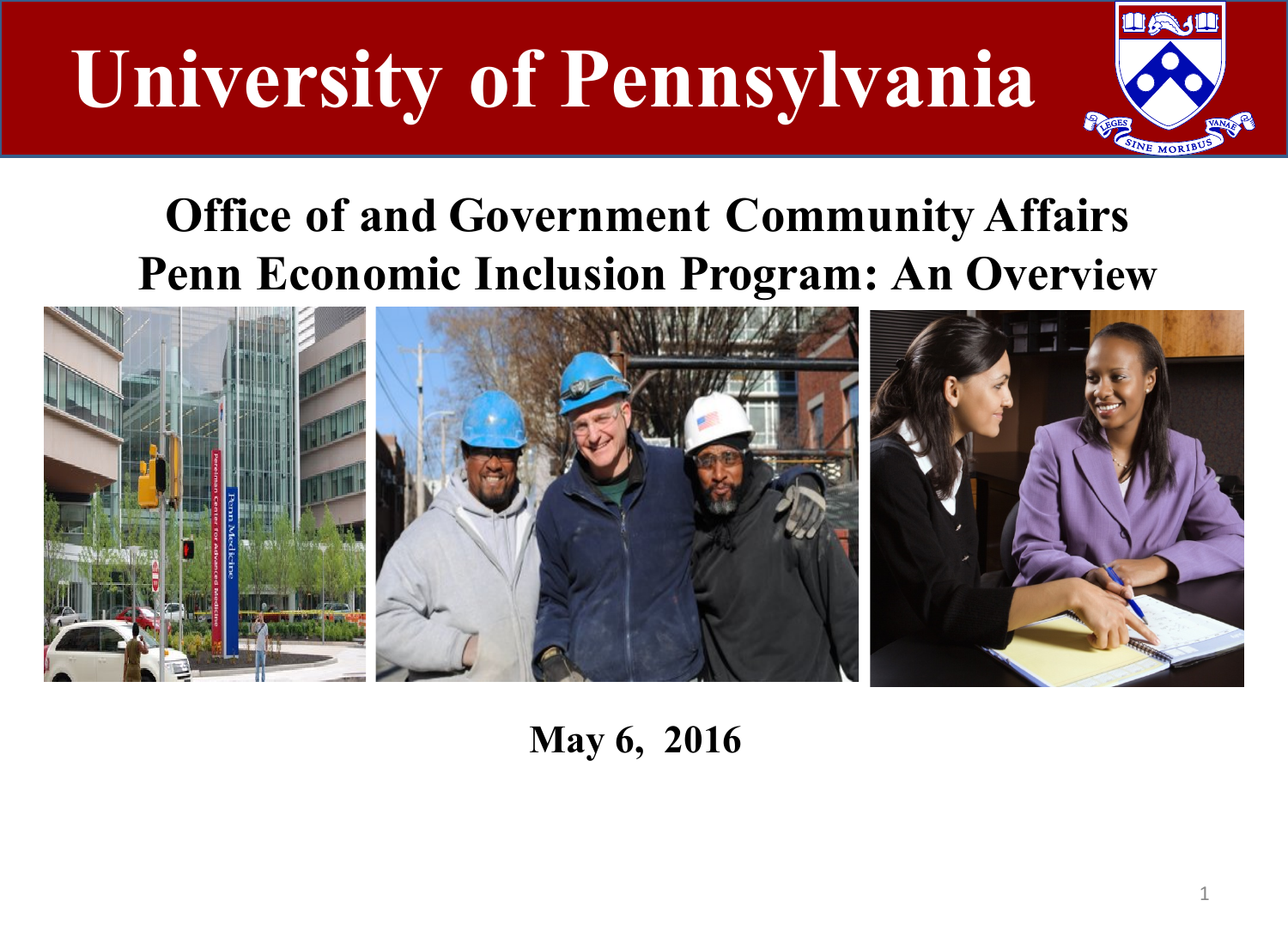### Background

- Penn's Economic Inclusion Program upholds **the Penn Compact 2020** mandate to engage local, minority and women-owned businesses and residents in the University's economic activity.
- The program enhances the economic vitality of our surrounding communities, City and region through expansion of business and employment opportunities.
- The practice of economic inclusion demonstrates one way that urban educational institutions drive local economies in a positive direction.

出会力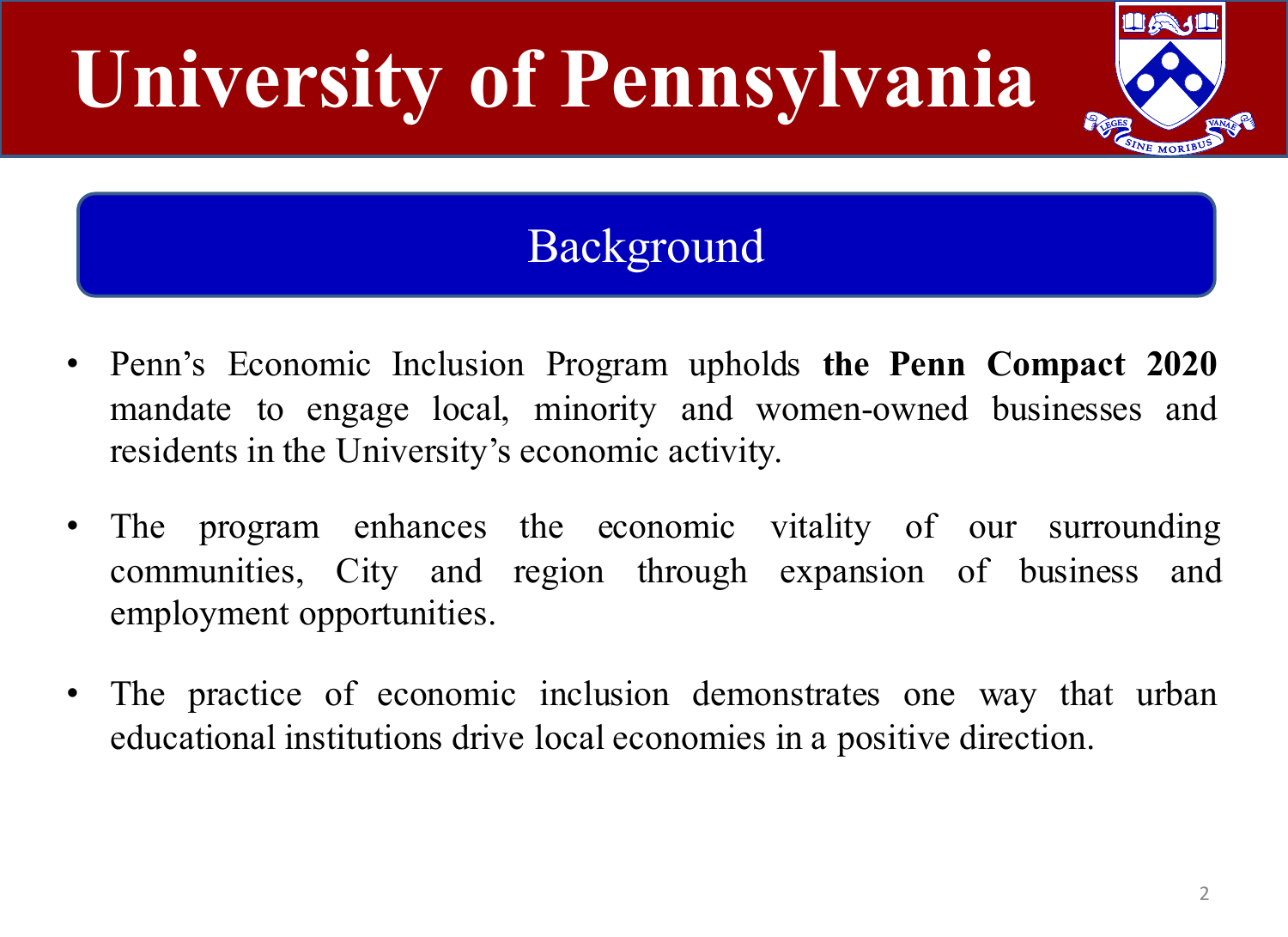

Plenary Committee

Human Resources Working **Committee** 

Construction Working **Committee** 

Purchasing Working Committee

Primary Role: Provides oversight, and guidance to Penn in helping to shape and strengthen its economic inclusion development and engagement activities in the community.

Primary Role: Provides guidance and assistances in identifying community resources and partnerships to assist with the recruitment of local, minority and women work force, and to seek program opportunities to help improve job skills and capacity.

Primary Role: Provides guidance and assistance in monitoring and strengthening local, minority and women workforce and business participation on construction projects, and to assist and advise regarding measures to help increase capacity.

Primary Role: Provides guidance and assistance in helping to grow the pool of potential local, minority and women business partners, and strengthening outreach activities to increase the diversity supplier base.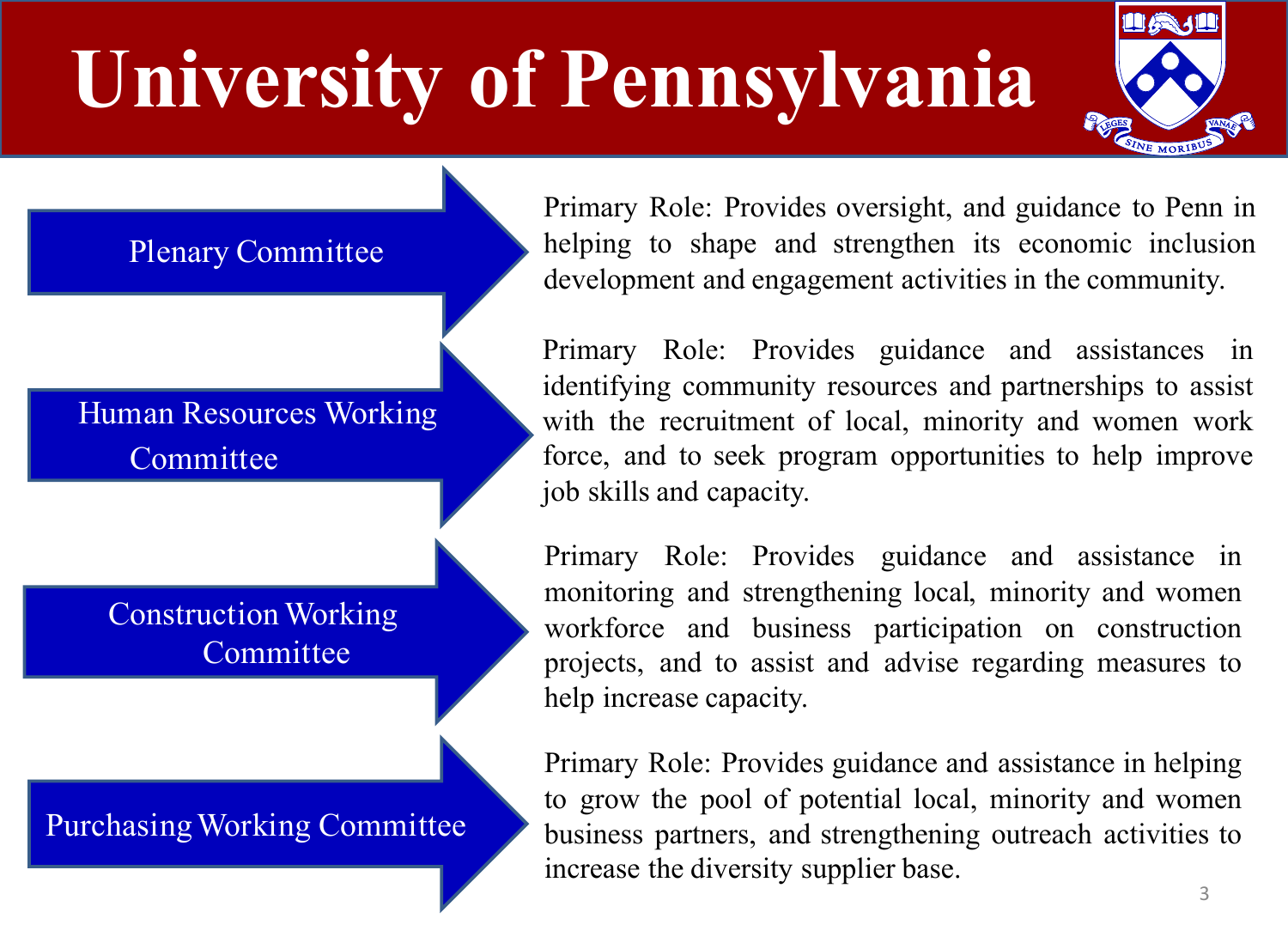

#### 3-Year Human Resources Inclusion Data

|                                           | FY 2013 | FY 2014 | FY 2015 |
|-------------------------------------------|---------|---------|---------|
| <b>Human Resources</b>                    |         |         |         |
| <b>University Staff Diversity</b>         |         |         |         |
| <b>Total University Staff Hires</b>       | 1,150   | 1,264   | 1,348   |
| % of Local Hires                          | 16.67%  | 18.28%  | 17.78%  |
| % of Minority Hires                       | 33.65%  | 31.17%  | 33.75%  |
| % of Women Hires                          | 63.57%  | 65.27%  | 63.28%  |
|                                           |         |         |         |
| Total University Staff Workforce          | 10,148  | 10,149  | 10,372  |
| % of Local Workforce                      | 14.41%  | 15.57%  | 15.12%  |
| % of Minority Workforce                   | 33.66%  | 33.52%  | 34.07%  |
| % of Women Workforce                      | 59.90%  | 60.20%  | 60.50%  |
|                                           |         |         |         |
| <b>Local Staff Residence</b>              |         |         |         |
| Total Local Resident Staff                | 1,406   | 1,424   | 1,511   |
| <b>Exempt Staff</b>                       | 715     | 721     | 778     |
| Non-Exempt Staff                          | 472     | 490     | 513     |
| Hourly Staff                              | 219     | 213     | 220     |
|                                           |         |         |         |
| <b>UPHS Penn Medicine Staff Diversity</b> |         |         |         |
| Total UPHS Penn Medicine Staff Hires      | 1,362   | 1,598   | 1,960   |
| % of Local Hires                          | 28.00%  | 66.00%  | 68.00%  |
| % of Minority Hires                       | 40.00%  | 43.00%  | 42.00%  |
| % of Women Hires                          | 66.00%  | 29.00%  | 30.00%  |
|                                           |         |         |         |
| Total UPHS Penn Medicine Staff Workforce  | 10,197  | 10,149  | 11,319  |
| % of Local Workforce                      | 29.00%  | 27.00%  | 27.00%  |
| % of Minority Workforce                   | 48.00%  | 44.00%  | 43.00%  |
| % of Women Workforce                      | 78.00%  | 72.00%  | 72.00%  |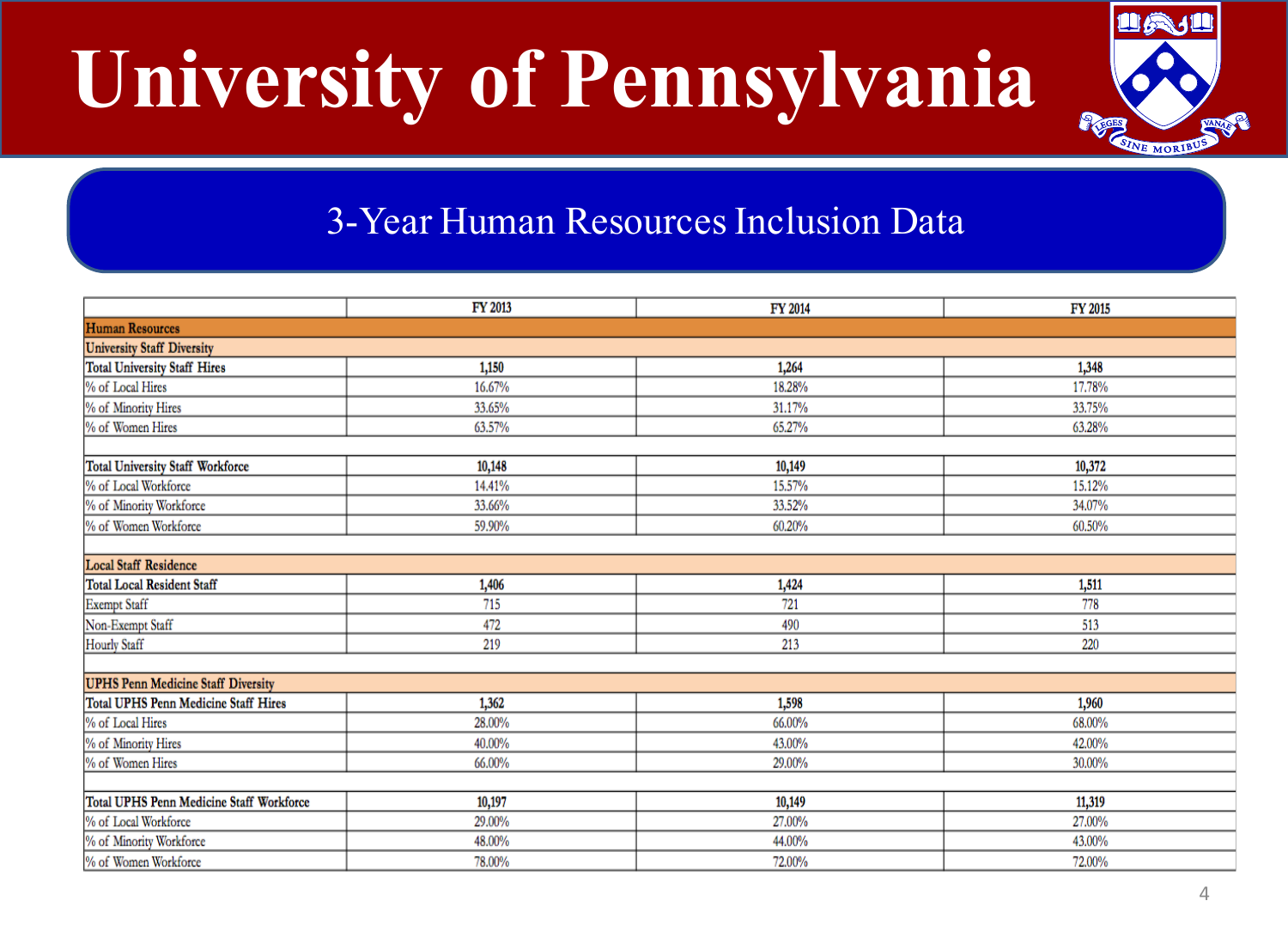### Outreach Activities Highlights

#### **Project Info Sessions**



FRES held a Capital Project information session for MBE and WBE subcontractors. It was hosted by FRES, Penn Medicine Facilities, and OGCA and invited subcontractors to tell their stories of success.

#### **Pipeline Program**



Twenty high school juniors were enrolled in the Pipeline program, which prepared them for future education by taking college courses and working at Penn Medicine.

**LIA** 

**EXPERIENCE MORE**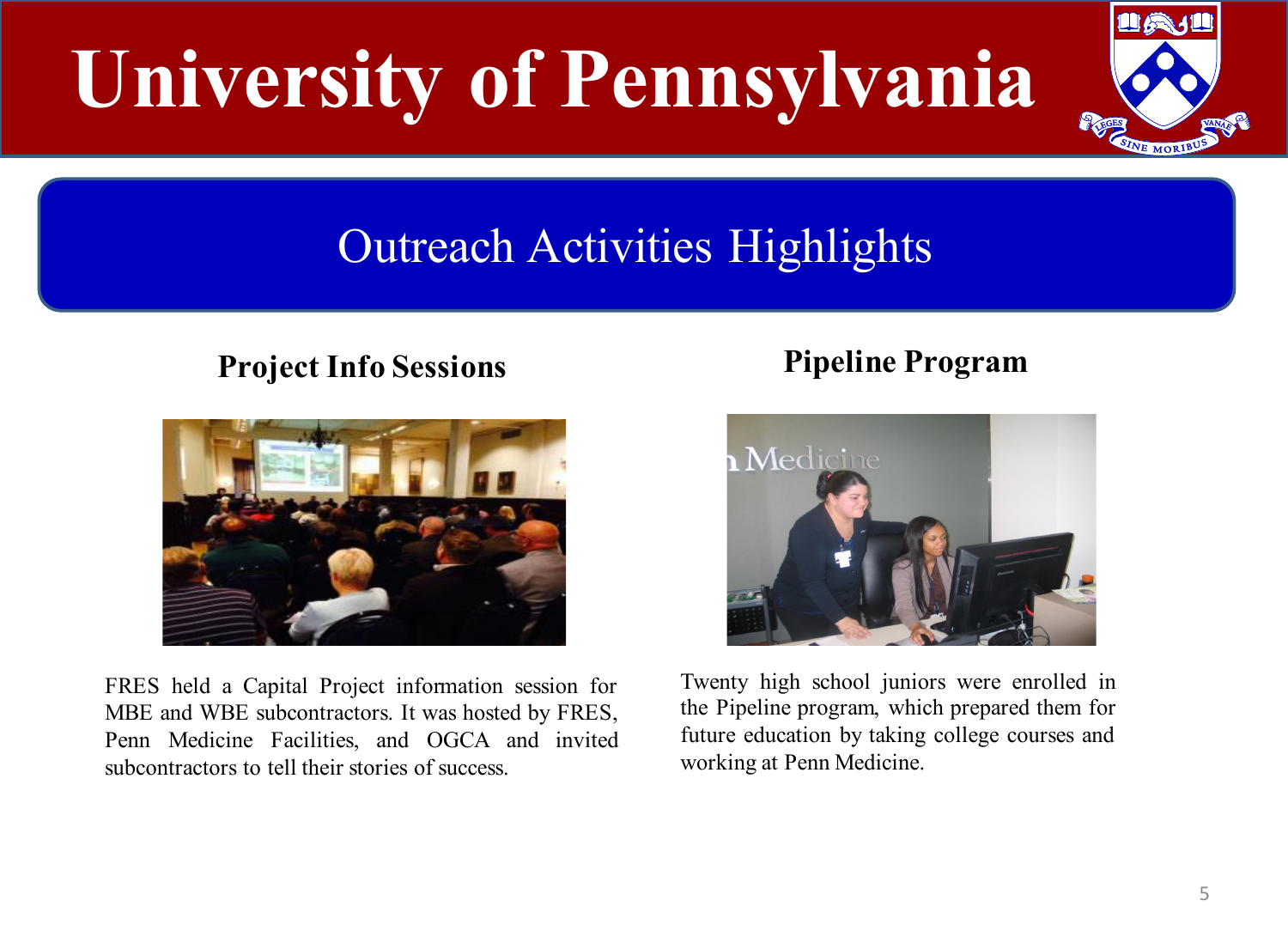

### Outreach Activities Highlights

#### **GBCA/ CHAD Pre-Apprenticeship Program**



Penn, and the GBCA (General building Contractors Association), and CHAD (Charter High School for Architecture and Design) developed a pre-apprenticeship program to prepare Philadelphia high school students to take the apprenticeship exam for the building trades.

#### **ACE Mentorship Program**



FRES and Penn Medicine sponsored ACE)Architecture Construction Engineering) teams of community youth to concentrate on professional areas of construction design and implementation.